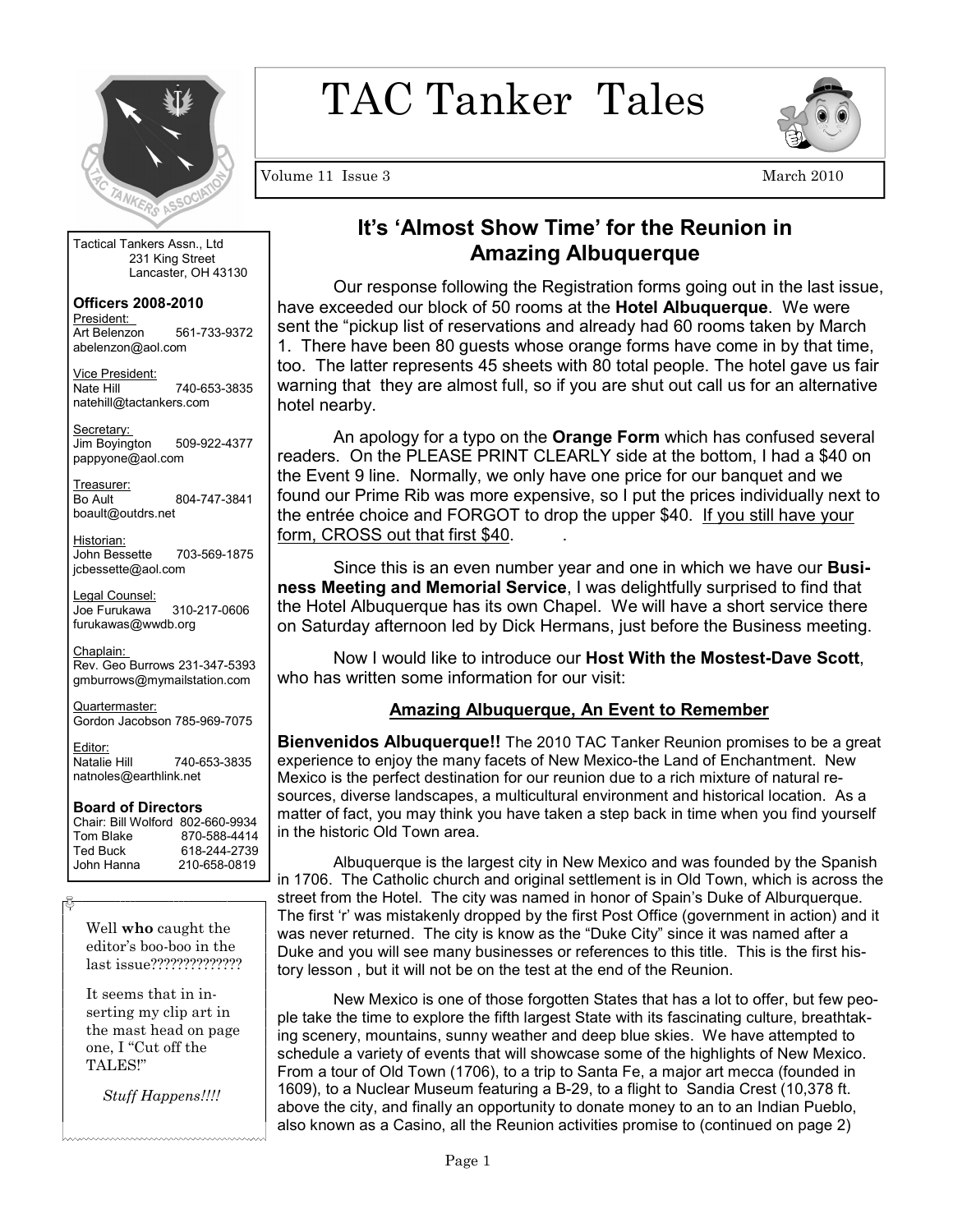**Dave Scott** (continued from page 1) be interesting so make your choices and enjoy the Wild West. There is a lot to do and little time to do and see it all. If possible, plan a little extra time to visit more of the unique locations or areas that make New Mexico enchanting.

 Our Hotel Albuquerque is located on the West side of Albuquerque, just a few blocks South of I-40. It is about 10 miles from the Airport and 5 miles from the Bus/Santa Fe train Station. If you come by Stagecoach, it stops at the hotel.

 Directions by car from North or South on I-25 take Exit 226B and head West towards Gallup to Exit 157 A (Rio Grande Blvd). Head South a few blocks to the Hotel at 800 Rio Grande Blvd. By car from East or West on I-40 take Exit 157A (Rio Grande Blvd and head South to hotel on left. By train or bus, take a taxi from the station (5 miles-less than 10 min. Fare about \$13.

If flying into ABQ International Sunport, go to lower level baggage claim area (note the unique airport facility).

Rental Cars –exit claim area and cross the first traffic lane to the Rental Car Facility bus stop (leaves every 3- 4 minutes). You will go to the Rental Car building where an agent will direct you to your car. Follow exit signs and turn right on University Blvd and turn left at the second traffic light (Sunport Blvd.) towards I-25 North. Turn right to enter I-25N, go about 2 miles and takd Exit 226B to I-40 West towards Gallup. Exit I-40 at #157A and go South (left) about 2 blocks.

Shuttle– Go to the Airport Shuttle desk near the Southwest Airlines baggage claim area. The Shuttle will take you to the Hotel, may make other stops. Ticket cost is \$15 for one person, one way or \$20 for two (roundtrip is \$28 for one and \$38 for two people). Advanced reservations may be called in 505-883-4966.

Taxi– Taxi Stand is outside baggage area at the first traffic lane curb. Ride is about 15 minutes and runs about \$25.

City Bus– There is a City bus route at the Airport. If you take the bus let us know how it works, if you get to the Hotel. If not, the Albuquerque Police Department has a great missing persons section.

Cruise Ship- the cruise ship doc is closed indefinitely until water is discovered in New Mexico.

Climatology: In May the average high temperature is 79 degrees and the low is 50 with a relative humidity of 32o/o. Due to the high elevation, the average temperature swing between day and night is 30 degrees. Also, the spring brings some days with strong breezes (winds). In general, for daytime activities dress in layers so you can shed clothing as the day warms up. For evening, plan for cool weather which gets cooler the later it gets. Plan on warm days, but pack some for cool mornings and evenings.

### President's Corner by Art Belenzon

*I've been doing a lot of thinking lately about the "good ole days" and trying to justify why I can remember that so vividly and I can't remember to zip up. One great thing about the PAST, it's filled with great friends, excitement, a variety of passions and conquests.* 

 *I look forward to our reunion in May. It's time to reopen the past with those who shared it with me. It was a time when danger was fun and fun was dangerous. We all have our stories, some we've heard many times and others have yet to be told.* 

 *There will be more lines in our faces and a few more canes and walkers required but there will be no less laughter and tears and a lot more "I've heard that one before, but the way it really happened is………….."* 

 *Looking forward to seeing all of you in Albuquerque. Just to alert you to some business that we will have to take care of at the reunion:*

 *1-Adoption of changes to our By-Laws. 2-Designating use of funds if TAC Tanker Association is dissolved.* 

 *Maxine and I wish you all well.* 

 *ART* 



କ କ କ କ କ କ କ କ କ କ କ କ କ କ କ **Membership Report by Lou Chapman New Life Members**   $\ddot{\hat{\mathbb{R}}}$ **\***Stanley L. Allen, Chandler AZ-427, 4505 \*Kirk D. Davis, Bixby OK– 420 ୢୄୖ \*Robert E. Dorn, Layton UT-431 \*Richard H. Foote, Lansdale PA-427 ชิ \*Robert L. Quam, Pine Prairie LA-622, 431 ₩ Robert J. Schleihs, Marinette WI-431 พิ \*William Slay, Nacodoches TX-421  $\overset{\circ}{\mathbb{W}}$  David W. Thomas, Cary NC-622 ที  $\frac{1}{2}$ **New Members\***  ŵ

Frederick S. Cook, Young America, MN-421 พิ Dennis E. Finkhouse, No. Miami FL-420 ชิ John Riley, Erwinna PA-622, 431  $\frac{6}{10}$  George W. Wright, Austin TX-429, 622

କ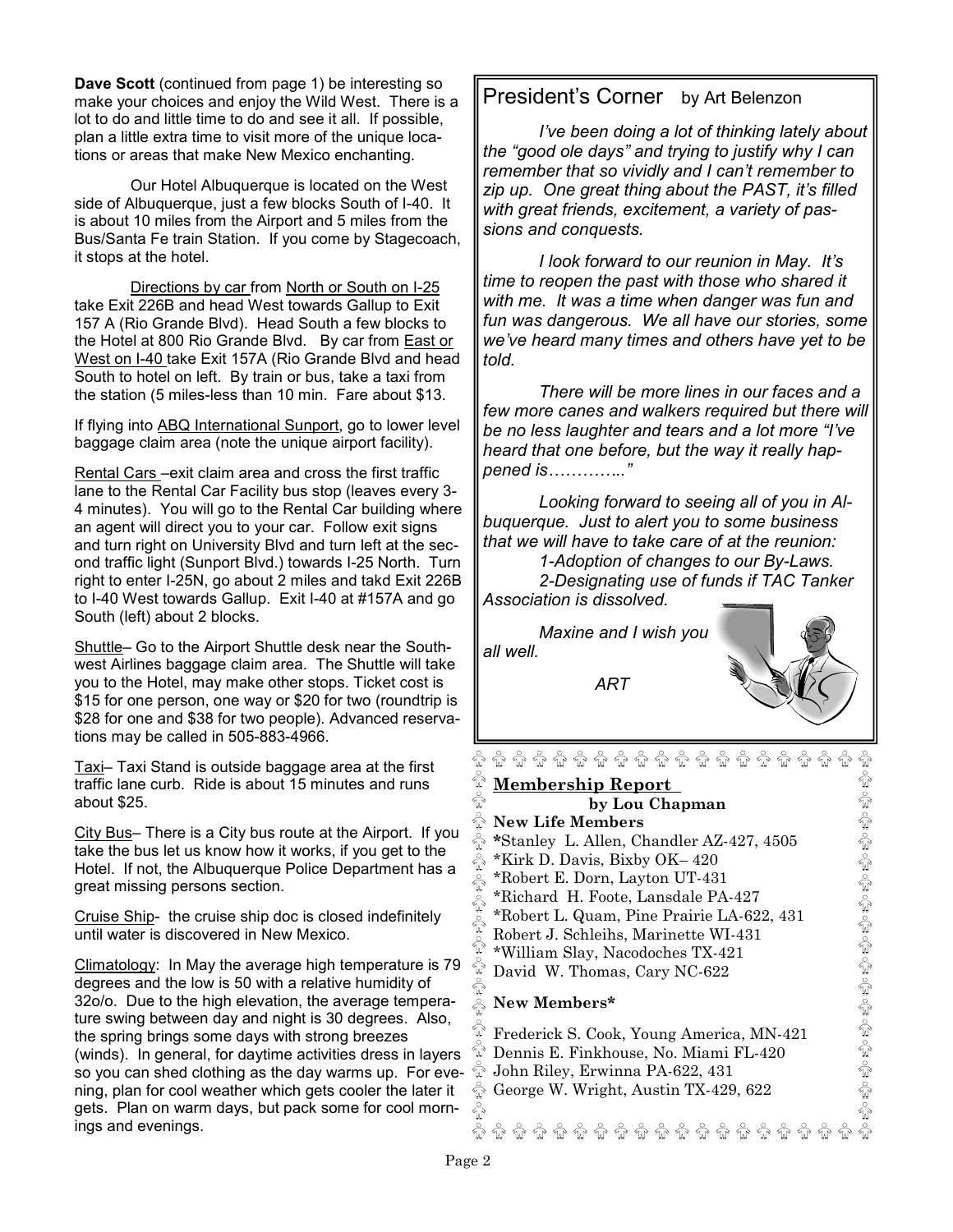# Chaplain's Corner By Pastor George Bur-

#### rows

 WE CAME SOUTH EARLY THIS YEAR! HOPED TO FIND IT WARM AND COZY AND MUCH BETTER THAN THE SNOW COUNTRY. NOT SURE THAT WE ACTUALLY FOUND FLORIDA OR NOT. IN TEN YEARS WE HAVE NOT HAD SUCH A WIN-TER. I PRAYED EVERY DAY FOR GOOD WEATHER!

I PRAYED, "LORD WHAT"S UP? I HEARD HIM SAY--'"WHERE'S YOUR SHOVEL? I SAID, ""I LEFT IT HOME. HE SAID, "HAVE A GOOD WINTER! SO FAR SO GOOD!!! THINK ABOUT IT!



 PASTOR GEORGE

# *The Board Chairman's Corner*

## *By Bill Wolford*

 We here in Vermont are getting a little cabin fever and we didn't even get as much snow as a lot of you southern folks. However, Mt Mansfield does have 100 inches on the ground. We just don't happen to be skiers. Let me say again how much we are looking forward to seeing you all at the reunion. The program and outings that Natalie has planned sound like they'll not only be interesting, but a lot of fun. I'm another year older and deeper indebt. Not really.

 February was a big month for me. It was the 57th anniversary of my entry into the Air Force and the 37th anniversary of my retirement from the Air Force and my 76th birthday. So all in all it was a busy month. I am back with H&R Block this year on a reduced schedule and enjoy doing taxes. We continue being busy with church and choir and looking after Shirley's 91 year old mother who is doing great. Finally getting rid of the blood clots in my lungs and should be able to come off of the coumadin at the end of March.

 Hope all of you are having a good winter wherever you are. Keep praying for our country's leadership. They really need help at this time. Again, full speed ahead, see you in Albuquerque.

Best Regards, Bill

## *Letters Received From New Members*

Stanley Allen of Chandler TX (December 2009)

 I retired at Eglin AFB FL as a MSgt with 26 years service on Sept. 1980. Was stationed at Sampson AFB NY, Chanute AFB IL, Hill AFB UT, Blytheville AFB AR, Warner Robins AFB GA, Langley AFB VA, Clark AFB PI, Westover AFB MA, Beale AFB CA, Utapau AFB Thailand, back to Beale and then Eglin. Currently live in Arizona and restoring a 1938 Ford Tudor Deluxe. I am into antiques and enjoying retirement. Would love to hear from folks I knew who were stationed with me.

Robert L. Quam of Pine Prairie LA (December 2009)

 Entered the USAF in August 1954 at Chanute AFB in the Tech School. To Japan Sept '54-'56 and then to England AFB with the 622nd and KB-29s. In March 1964 to Biggs AFB and the 431st with KB50s. Transfered to George AFB CA in 1965 and back to England in '67, Air Commando Wing-C-123, B-26, AIE Headquarters. In 1968 off to Viet Nam and in '69 returned to McClellan AFB CA to EC-121 Super Connies, Early Warning & Control Squadron and 552nd Squadron until retirement July 1974.

 Returned to Louisiana, built our home here and was in the building Industry and Night School for about 4 years. At that time I worked off shore as a mechanic on a construction barge. Retired with knee problems in 1995.

Richard Foote of Lansdale PA (January 2010)

 Retired after over 30 years in the Quality Control Area spectrum from color television picture tubes, minute measuring equipment to trailers for motor vehicles. Also spent time on the drawing board for a telescope in space with a leading Missile and Space Division.

 Hobbies include motorcycling with my wife owning several Honda Gold Wings and are both members of GWRRA, PA-Y. I am currently working on the "Sportsman" rated pilots license and active member in the Towamencin Township (PA) Fire Police for 35+ years. My wife and I spend hours weekly assisting the Chaplain in a local Retirement Facility giving assistance for worship services to those requiring help.

#### Kirk Davis of Bixby OK (January 2010)

I was born in Cleveland OH and married Janet in 1961 and we have 2 children, Kevin and Laura. Upon graduating Embry-Riddle in 1961 joined the USAF. Assigned to 551st AEWCW at Otis AFB (RC121D andEC121H from Jan. '62-Feb.'63 as a flight line mechanic. Off to 7101st ABW, Wiesbaden (T-29B) from Mar '64-May "66 as Crew Chief.

 In 1966 was hired as Line Mechanic for American Airlines in Ohio until lay-off in '74. Became an A & P Vocational Instructor with the Cleveland Board of Education from1975-78 and returned to American Airlines in Tulsa OK as an overhaul mechanic. Retired in 2004 as 737 Technical Specialist Fleet Ops. Engineering.

 Enjoy travel, boating, and fishing mainly on Table Rock Lake, Branson MO.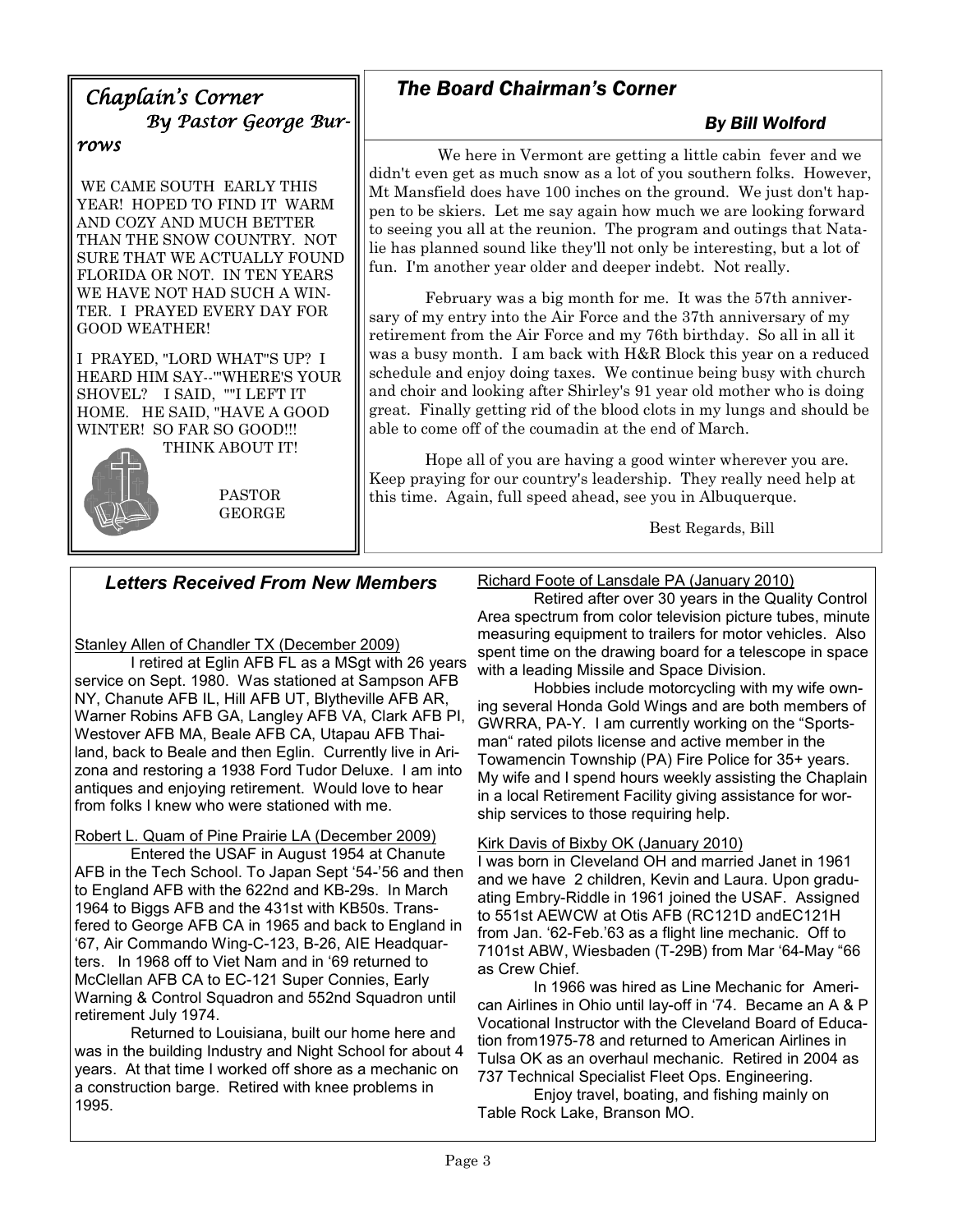#### Book Review By Jim "Pappy" Boyington

 A fast paced, well written account of the activities of one of the worlds finest navigators during WWII . Dec 7, 1941 Ralph H. Nutter, Harvard Law Student, Dec 8, 1941, ex Harvard Law Student arrives at the air corps recruiting station. He takes the oath. That afternoon Aviation Cadet Nutter is on his way to Maxwell Field. Upon arrival he is instructed to take 60 days leave since there are no instructors or planes available to train pilots.

 He agrees to start training as a navigator. The next day he was on a C-47 on his way to Mather Field near Sacramento. In July of 42 he graduated a second lieutenant, navigator and was assigned to the305th Bomb Group, located at Muroc CA and commanded by Col. Curtis E. Lemay. The 305th had four Squadrons, three B-17s and only three pilots who had even flown a B-17.

 After a bone jarring truck ride to Muroc, the driver dropped him off at the mess hall. He took an open seat at a un-crowded table in the corner. Typical 2nd balloon, he had chosen the table reserved for senior officers. A colonel (Lemay) two majors and a captain were seated there. All eyes were on him. He finished his lunch and disappeared as soon as he could..

 After lunch, he retreated to his assigned tent and met his pilot, co-pilot and bombardier. That night his pilot mislead him to "Pancho's Inn," a watering hole close to the base later made famous as the hangout of test pilots. Pancho Barnes, herself a pilot, had little use for nonfighter pilots and none at all for navigators. She asked Nutter "What the hell do you need a goddamned navigator for? I've been flying for twenty years. I never got lost. Are you some kind of goddamned accountant.?

 Fortunately a new victim walked in the door and Pancho started in on the newcomer. Two days later, O'Neill, Nutter's pilot received his "checkout", from Lemay. After four, count them four, landings and take-offs, they returned to the hardstand. Lemay climbed out, said to O'Neill "You'll do, and then to Collins, the crew's copilot, I'll check you out tomorrow at seven.

 The 305th departed Muroc in late August for Tucson expecting delivery of their new B-17s there. After two weeks, plan B had the group travel to Syracuse, NY, a five day train ride. During the first week of October, the promised B-17F's were delivered. The group was to ship out in a week or ten days.

 Lemay selected O'Neill and crew to fly to Eglin FL, where weapons were tested for a "Special Assignment." There, they took off with and dropped a large "glide bomb," that was attached under the bomb bay, hitting a target raft in the gulf. It may have been the type weapon that later killed Joe Kennedy. After a stopover in Harrisburg (depot) for some modifications , they returned to Syracuse.

The planned route was direct Gander Newfound-

land then on to Preswick, Scotland. An hour after takeoff, a rough number three engine required an unplanned stop in Burlington, VT for temporary repairs. An additional stop at the depot in Bangor Maine for permanent repairs and the crew was again on their way to Gander. After an additional day delay due to delta sierra weather and a forecast that the weather would deteriorate even more, Lemay decided to launch.

 Nutter, age 22, a green bean with less that 100 hours flying time embarked on a North Atlantic crossing, in foul weather, with use of radio aids deemed unreliable because of enemy use of false radio signals. At liftoff, an emergency raft stored in a top hatch popped loose. The pilot considered a raft useless under the conditions so he continued the mission. After level off, Nutter's celestial observations indicated the craft was 15 miles so. of course.

 At O'Neill's urging Nutter took a second set of celestial observations. The results, 17 miles south of course. Course corrections were applied. Shortly later, number three engine failed to remember it had been repaired , sputtered and failed. They were able to maintain altitude on three engines. Within an hour, number two quit. Fortunately, they had the two outboard engines pulling in sync. Captain O'Neill had the crew jettison baggage, personal items, tools, guns and ammunition, everything , no exceptions.

 The aircraft began to lose altitude but was able to level off. Nutter suggested the aircraft be allowed to settle to an altitude low enough where he could see the white caps if the landing light were turned on. He was able to use the drift meter to measure drift and continued to make appropriate course corrections. They coasted in at Belfast and Nutter provided a course to fly direct to Prestwick. They landed an hour later than the other aircraft. Lemay met them, asked how long they had been "ON TWO" and congratulated O'Neill. The next day, again after "temporary repairs," they proceeded to their new home at Grafton Underwood in East Anglia, between Cambridge and Northampton.

 Nutter checked into a Quonset hut 22 lieutenants shared. A year later only 2 of the original Muroc group remained. In November three of the seven groups of B-17s in country were reassigned to reinforce embattled forces in North Africa This severely limited the number of aircraft available (max 75) to conduct missions and completely negated the concept of mutually defensive fire power. No missions to Germany were attempted. Sub pens on the coast were attacked.

 On November 17 on their first mission, Nutter's squadron did not even carry bombs. They were a diversion force in an attempt to pull off some of the anticipated enemy fighters away from the main force. Nutter was in the last plane of the last squadron "Tail End Charlie" aka "Coffin Corner." There were fewer guns to defend the last plane in the group. After making a feint toward a target separate from that of the main force, (go page 8)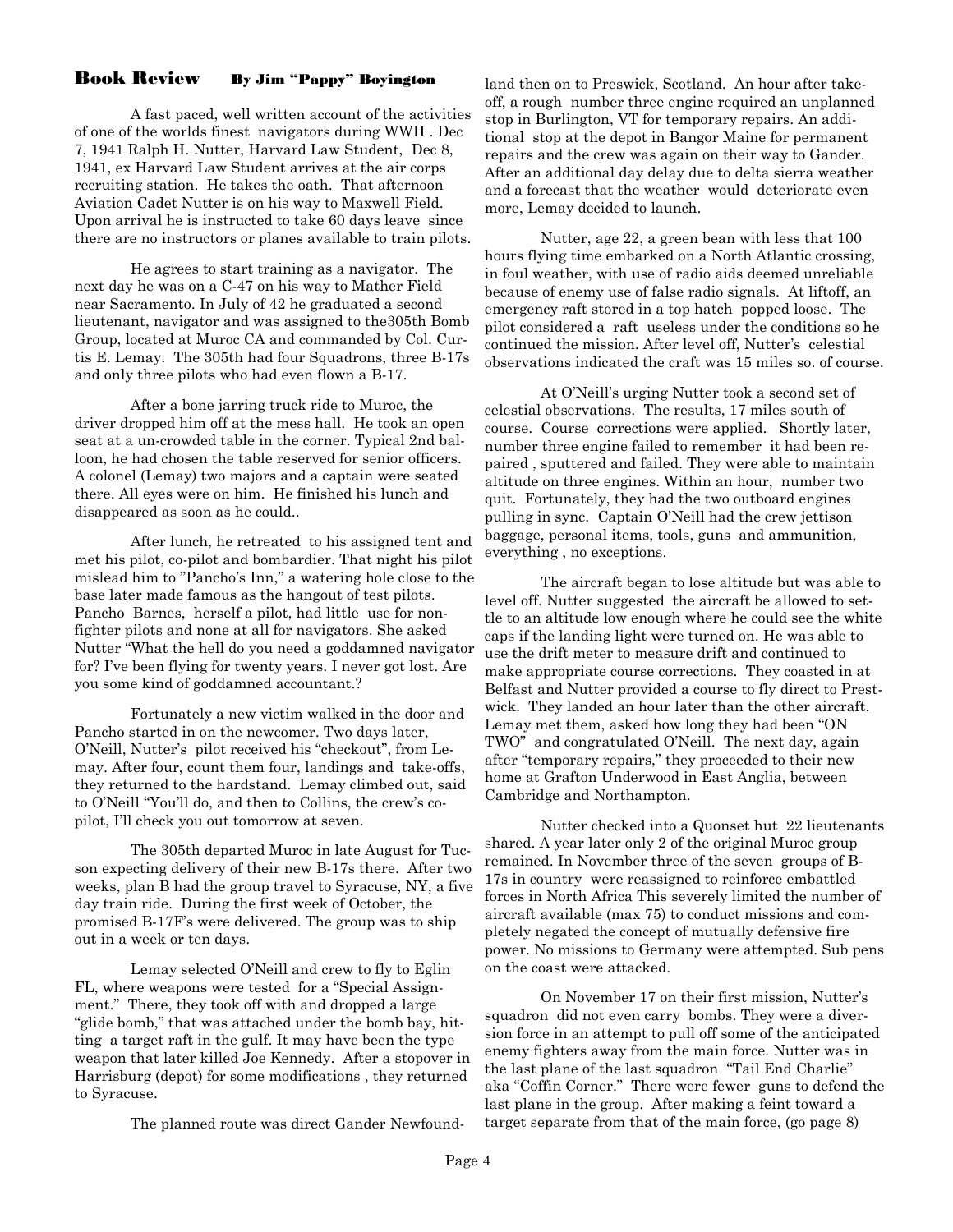# Historian's Corner **By John Bessette**

### **A Young F-100 Pilot's Air Refueling Training**

*John's comments:* While "cruising the web" through Google one night, using "KB-50" as the search term, I came across a remarkable document by Retired AF Colonel Lester G. Fraser. Entitled "A Young Pilot's Odyssey," it details five unusual situations in his Air Force flying career. Given the time he was assigned to his first operational unit, it is not surprising that he had a memorable encounter with aerial tankers, specifically KB-50s. Below is the first of Col Fraser's five situations, lightly edited:

"In 1959, my duty assignment was Seymour Johnson AFB (SJAFB), Goldsboro, North Carolina, the only Air Force base named after a naval aviator. We were flying the F-100C, a single engine, single-seat jet fighter. My flight commander, Turk Turley, had checked me out in the airplane and I was probably the most inexperienced fighter pilot on the base, as well as the youngest at age 23.

 "During 1959, there was a recurring need to deliver F-100's to overseas bases. In order to qualify as a delivery pilot, one had to complete five successful refueling hookups with the KB-50 tanker. Turk was determined to get me tanker qualified, as the delivery flights were considered a method of rapidly building flying time as well as a boondoggle.

 "The KB-50 was a modified B-29 from World War II and mounted two small jet engines under the wings in addition to the four Pratt & Whitney R-4360 radial engines (the largest US operational piston-driven aviation engine) mounted in the wings. Refueling was accomplished using the probe and drogue method where the tanker would reel out up to three hoses (one from a pod under each wing and one from the tail) with a wire wicker basket, called the drogue, attached to the end of the hose. Maximum refueling speed of the old bird with two burning and four turning was 230 knots indicated, fifty knots above the F-100C's final approach speed at minimum fuel.

 "Our model of the F-100C used a short, straight refueling receptacle, a tube under the right wing about ten feet outboard of the fuselage and oriented in the direction of flight. The F-100C's wing was mounted low, so the tube, called the probe, was lower than the pilot's feet and impossible to see unless one turned his head and looked over and down at the probe.

 "On my first refueling flight, Turk briefed me to stabilize with the tanker's drogue in front of the F-100's nose and lined up, as best as possible, with the probe. Once stabilized, the key to a successful hook up was to apply sufficient power to drive straight forward with a three to five knot overtake until the probe latched into the drogue. Turk explained that the drogue would gyrate as it passed the F-100's nose but should settle down as the probe was approached. He warned me not to look at the probe as the

KB-50 was only a few feet away and one's attention had to be directed forward to prevent a mid-air collision. A successful contact would reel in the drogue's hose that had white bands painted on it every ten feet. The hose had to be pushed forward forty feet before fuel would flow. If the drogue missed the probe, it could bounce off of the wing or fuselage and the noise could be heard in the cockpit. If the pilot was too high and the drogue passed underneath the F-100, the pilot eventually became aware of the miss when he realized he was very close to the tanker and the hose wasn't reeling in.

 "'The most important consideration,' concluded Turk, 'is to keep your control inputs precise and relaxed. All you're doing is flying formation with a different type of airplane, so don't let it intimidate you.'

 "Completely disregarding Turk's instructions, I approached refueling with the "get a bigger hammer" technique. I jammed the throttle from idle to full military, seesawed the rudders, and swept the cockpit clean with the stick. I had the drogue draped over the horizontal stabilizer, smashing against the canopy and trying to get down the intake (the drogue was too large to be swallowed). After thirty minutes of this jiggery-pokery, Turk sent me back to base. Arriving back at SJAFB, I expected to be greeted with derision, but instead, the general comments to me were 'It's a bitch, huh?'

 "Follow-on missions were flown like Turk told me the first time and I soon had my five required hookups and associated fuel transfer and qualified to deliver aircraft to foreign countries."

*John's comments:* Here is a view from the other side of the refueling operator's blister. The other four of Col Fraser's five situations are equally excellent, entertaining, and educational. Plus all his other tales from "our" Air Force. You can find him on the web www.lesfrazier.com . For the specific story from which this is excerpted, hit the button labeled "A Young Pilot's Odyssey."

#### **F-100 Pilot Lost after Failed Air Refueling Attempt**

It's very seldom that one of our air refuelings had a fatal casualty involved. But the somber fact is that it did happen. Here's a story from 1958, compiled from a 4440th Aircraft Delivery Group history and the official AF accident report.

On 22 November 1958 a flight of eight F-100s departed Shaw AFB, South Carolina, on a "High Flight" aircraft delivery mission to Europe. They were to be refueled by Kindley-based KB-50s at a point 232 miles east of Kindley, and then press on to a landing at Lajes, Azores. Refueling altitude was to be 29,000 feet, in accordance with a new Hq TAC directive placing the receivers at a more compatible altitude for the fighters than the previous standard 15, 000 feet. The new altitude was harder for the tankers, but the recent arrival of the jetaugmented KB-50Js into the (continued on page 6)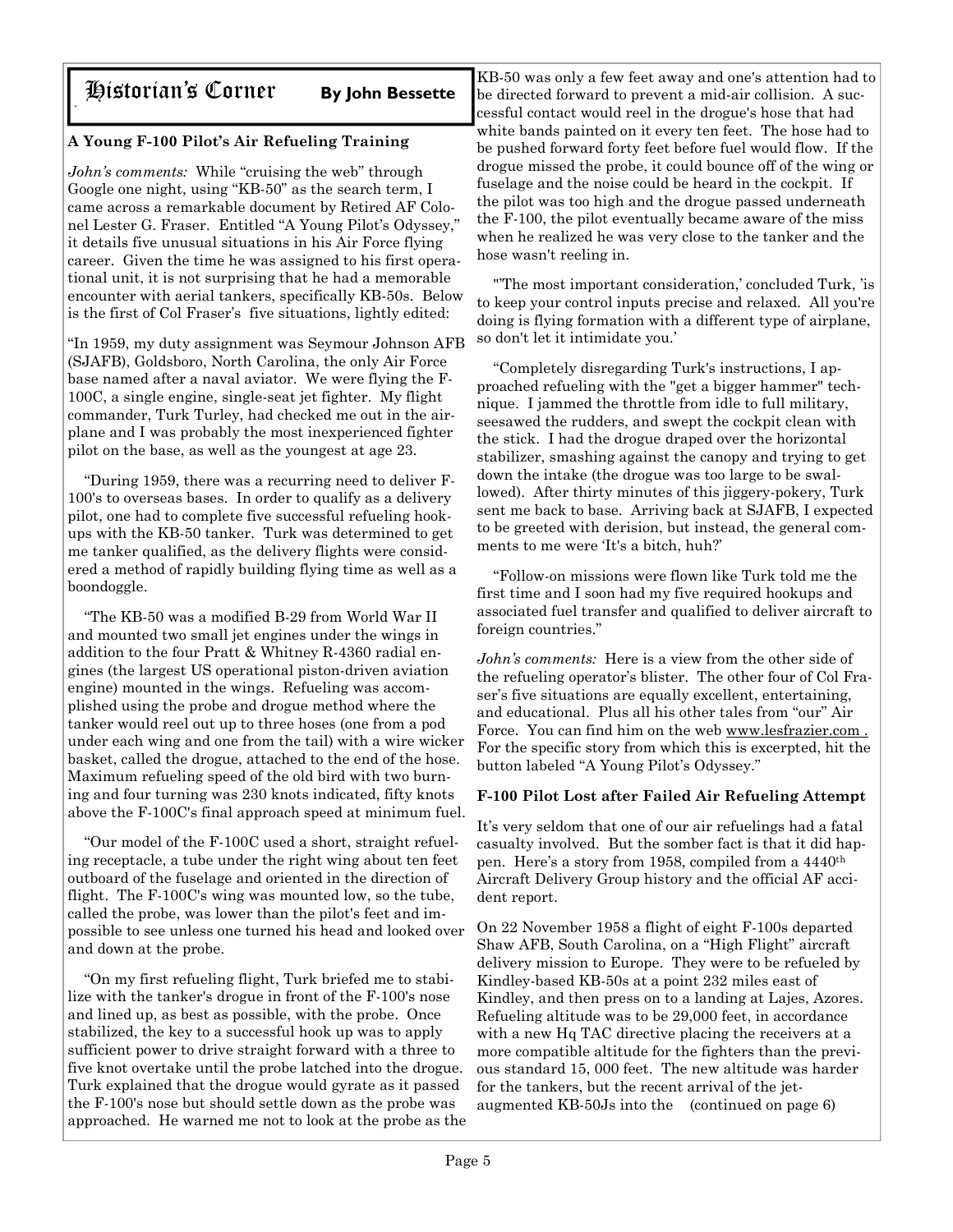**Historian** (continued from page 5)TAC inventory seemed arrived safely at Lajes after successful refuelings. to make 29,000 feet a "doable" altitude.

The receivers had been briefed before takeoff that their point of safe return to Kindley was five minutes after rendezvous or 30 minutes from Kindley, and if not taking on fuel at that time to return to Kindley.

There were five tankers, including one spare, for the eight fighters (Hotels 1-8). The accident report states that #3 tanker could not extend his right drogue, so Hotel 4 went to the spare tanker's left drogue. Hotel 3 tried to hook up with his tanker, but fire and smoke was coming from that KB-50's #4 inboard voltage regulator, according to the accident report. That tanker executed the emergency fire checklist, electrical power was shut off, and the KB-50 went into an emergency descent with the gear down. Hotel 3 contacted the spare tanker and was told to return to Kindley. He departed the formation and headed back to Bermuda. At the same time, Hotel 1 couldn't take on fuel, and Hotel 2 had difficulty before finally taking on 9500 lbs. Hotel 1 and 2 also turned back toward Kindley and climbed to 36,000 ft enroute. Meanwhile Hotel 3 had descended to 16,000 ft on his way back. A KC-135 in the area provided some useful steers, and, an emergency being declared, rescue aircraft and a helicopter were launched from Kindley.

Hotel 1 and 2 reached the base and both landed safely. Hotel 3 reported 300 lb of fuel at 35 miles out, not enough. At zero fuel he pulled up and ejected at about 1000 ft altitude. The parachute deployed and the pilot hit the water. He initially was sighted, but by the time the helicopter arrived six minutes later he had disappeared. The body was never found. Hotels 4 through 8 all

Larimer (from page 7)when we returned home as a colorful gift informed him that the entire area -he claimed was a US Naval from Bermuda. I left the store amazed that no one to date had ever brought this error to their attention. I tried to recall precisely the last time I flew into Kindley AFB while still on active duty. I concluded it was probably sometime during 1973 when I was at Headquarters AF Systems Command, Andrews AFB, MD and getting my flying time on T-29s as an instructor navigator giving annual checks to AF navigators having desk jobs at the Pentagon on other Washington DC area governmental agencies.

 Since my wife had never been to Bermuda before, I recommended that we take a comprehensive tour that included all noteworthy sights of interest on the island from one end to the other. During this tour, I was surprised to see that all USN, USAF, and British military facilities had been remodeled or replaced by privately owned office buildings, commercial dock facilities, shopping malls, gardens, and public parking

 When our tour bus passed by Bermuda's international airport and what used to be Kindley AFB, the young bus driver (and tour guide) told us that this entire area had once been a US Naval AB during and after WWII. At the first rest stop break soon thereafter, I had private conversation with the young man, questioned his age, and he said he was 24. I thought to myself that he would have been too young at the time Kindley AFB was closed to know what kind of military base it was. I

The accident board found that the pilot had used incorrect abort procedures, in that he descended to a less efficient fuel burn altitude enroute to Kindley, compounding his fuel problem. Briefings and training were subsequently changed to cover such emergency instances.

The tankers were not found to be at any degree of fault in this case, but hookup problems and the inflight fire had contributed to the emergency. The 4440th history also states that the new 29,000 ft F-100 refueling altitude may have contributed to the problem (this delivery mission being the first to use 29,000 ft), and requested a waiver to the TAC directive. It was granted, and an "intermediate" altitude of 20,000 ft was instituted. Refueling altitudes approximating 20,000 ft continued to be used for the most part for the rest of the KB-50's operational life.

 Neither the accident report nor the unit histories identify the unit or units to which the tankers belonged. The 622nd had primary responsibility for manning Kindley in 1958, but it was often augmented by other units, including the 427th. Does anyone in our membership remember this mission? If so, please contact me with what you recall, and I will report further in the next Tanker Tales.

Also, can anyone comment on the 29,000 ft experiment? In my time in the 429th (1960-63) I do not recall any refueling altitudes above around  $20,000 - 22,000$  ft or so. I have heard that the normal altitudes for the KB-29 were around 15,000 ft, and for the non-jet equipped KB-50s around 18,000 ft. Thanks for any input.

AB—had actually been Kindley AFB.

 He politely thanked me for the info, but I could tell by his facial expression that he disbelieved me. A couple of hours late, following a combined luncheon and shopping break at what had been the US Naval Air Station and Naval Operating Base, he confided that he phoned his supervisor, an older man to verify my story and my version was correct.

 In retrospect, if the erroneous information contained in the 2009 Bermuda calendar and the tour guide's briefing are indications of what the citizens of Bermuda know about Kindley AFB, then maybe the USAF ought to take some remedial action. Maybe they should erect a monument at a prominent location on the old site telling the correct story about the important strategic and tactical roles in European and American defense that Kindley played in WWII, the Cold War, and a decade later.

 Veterans of the six TAC Tanker Air Refueling Squadrons are well aware of the importance of Kindley in the successful migration of air power to and from Europe. However, we should not overlook the vital role that our US Army Air Corps and the US Navy played during WWII in the defense of Bermuda itself when Nazi U-boats were lurking in the sea lanes all around the island and along the eastern US coast line.

If you go to there, tell the people how it really was!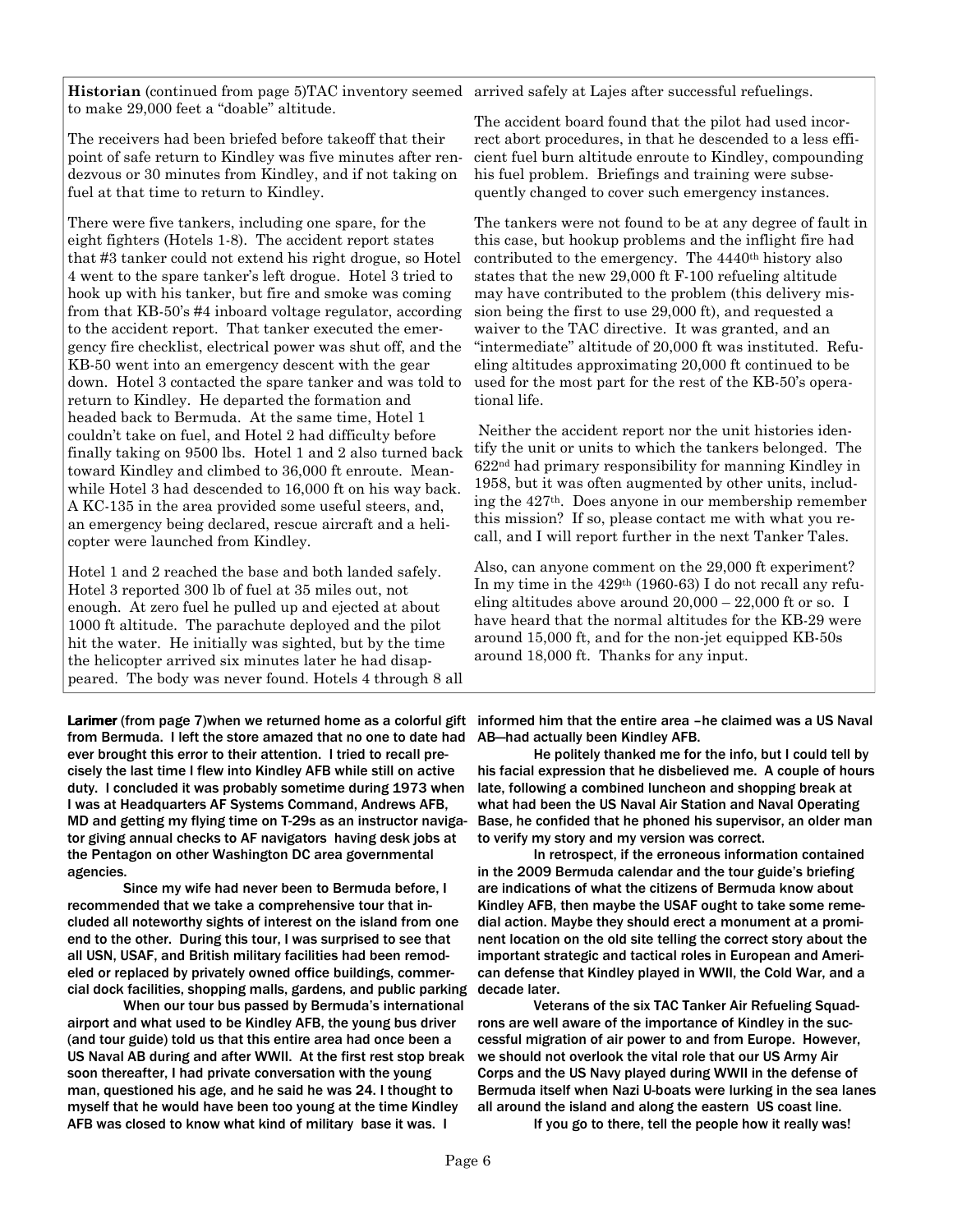#### **Our Vanishing Military Presence in Bermuda**

#### By Walt Larimer, 420th Navigator

 This is written for those who have served Air force duty (PCS or TDY) in Bermuda. Do you ever wonder what the Bermudians remember about our presence on the island? To the best of my knowledge their remembrances should be very favorable but this story may suggest something else.

 Actually, Bermuda is not one island as many people believe. It is a group of over 200 small and tiny islands, all connected by tiny bridges or by tons of sand, dirt, and coral fill, and occupying a very small area in the Atlantic Ocean. This group of small islands is situated about 750 miles due east of Charleston, SC, giving post-WWII trained navigators a good chance to renew/upgrade their over water navigation skills in dead reckoning, drift meter, determining the aircraft's true heading by use of the sun, night celestial, pressure pattern, LORAN, CONSOL, and radar (as Bermuda landfall is finally acquired and "saves the day").

 I don't believe the AF navigators of today are trained in the use of many of these forms of navigation aids because of their obsolescence and inefficiencies when compared with modern GPS aids. I often wonder how today's navigators function when a complete electrical failure occurs on the aircraft and the GPS aids are unable to receive electrical power. These over water navigation skills were of paramount importance to those of us who regularly crossed the "big pond."

 Successfully arriving at Bermuda from the Azores was always an interesting test of nerves and spirit for young and inexperienced KB-29 and KB-50J navigators...and for all of us when challenged by severe weather, heavy turbulence, bad radio reception interference, a sick radar, and maybe one, two, or three sick engines. I reluctantly accepted the latter conditions as the "norm" for the Bermuda Triangle.

 My wife and I had the opportunity to visit Bermuda in August 2009 on a Norwegian Cruise ship out of Baltimore MD. Our ship was one of the cruise line's oldest ships and was going to be retired at the end of the year. Its' crew was totally dedicated to the purpose of pleasing perpetual eaters of all sizes, colors, and ages: middle age party folks; Caribbean island music lovers; teen age reggae dancers; hopeful casino gamblers; and well oiled, bikini clad, sun worshipers. Barbara and I soon concluded we didn't fit in properly with this interesting conglomeration….but we tried anyway.

 After delaying our ship's arrival by a full day—due to stormy conditions and high winds in Bermuda—the ship's captain tied up to a small pier located in St. George. You may remember from your duty days on the island that St. George was a small fishing village about three miles from Kindley AFB. You may also recall that the residents had erected a full scale reproduction of the old wooden stocks in the village square to remind naughty tourists how strict British justice was once administered to people found guilty of committing serious and minor crimes.

 I remember that getting to St. George from the BOQ at Kindley AFB was a safe and relatively quick motorized bike ride, but only on days when the pavement was dry.

Another thought that quickly came to my mind was that a significant number of men assigned to the Air Force painful days recovering from nasty motorized bike spills that had occurred on rainy days or nights. The posted speed limits on the island never exceeded 35 mph, but that limit was pretty easy to surpass when riding down hill. Motorized bike speeds over 20 mph combined with rain, slippery Bermuda pavement, and maybe one or two Bermuda rum swizzles have ruined many TDYs for first time motorized bike riders.

 The channel entering or leaving the bay at St. George is so narrow that large ships are only permitted to pass through when the prevailing winds are less than 25 knots. As we cruised slowly through that channel, I believe there was not more than 50 feet of open water clearance from either side of the hull (port and starboard) to the coral rocks designating the entrance. If the ship is unable to enter the channel because of high winds, it must remain out at sea or dock at another port on the island such as Hamilton (the governmental seat) several miles away. However, during the heavy tourist season, the docks in Hamilton are often occupied by one or two other cruise ships.

 About ten minutes after we disembarked from the ship, it started to rain in torrents. It reminded me of the sudden on and off torrential rains that we experienced in SEA during the monsoon season. To escape the heavy downpour during our stroll into the village, we darted into the nearest gift store. It was an art store that specialized in selling beautiful watercolor pictures of Bermuda houses, flowers, gardens, beaches, and seascapes to the tourists. I picked up a colorful calendar on sale that featured the same type of artwork that the shop sold.

 The calendar also contained a lot of historical information of importance to Bermuda as well as several recipes for favorite seafood dishes and beverages (like the famous Bermuda rum swizzle). I was informed by the saleslady, who possessed a distinct British accent, that she was the co-owner of the store and that she had drawn all the originals of the pictures used in the calendar. She volunteered that her husband had contributed to the project by inserting tidbits of historical information.

 My attention was quickly drawn to the following historical dates and notations on the pages of the calendar:

 "1939-War with Germany begins. It ends in 1945. 1940-Work begins on 2 US bases. They increase Bermuda's land area by 1000 acres, but it

doesn't belong to us until 1995.

1951-Royal Navy Dockyard closes.

1957-Last British regiment leaves.

 1995-US Naval Air Base & Annex also closed. 2001-NASA's Cooper Island base was closed."

I advised the saleslady that one of the two US

bases discussed in the notations must have been Kindley AFB and not a US Naval installation because I had visited Kindley on Official AF duty numerous times during the 1960s and early 1970s. She thanked me for this information and stated that she and her husband had designed and sold these calendars ever since they moved to Bermuda from England 12 years ago. She stated that they were not aware of any AF presence on the island. I bought a copy of the calendar and mailed it to my daughter (Cont. page 6)